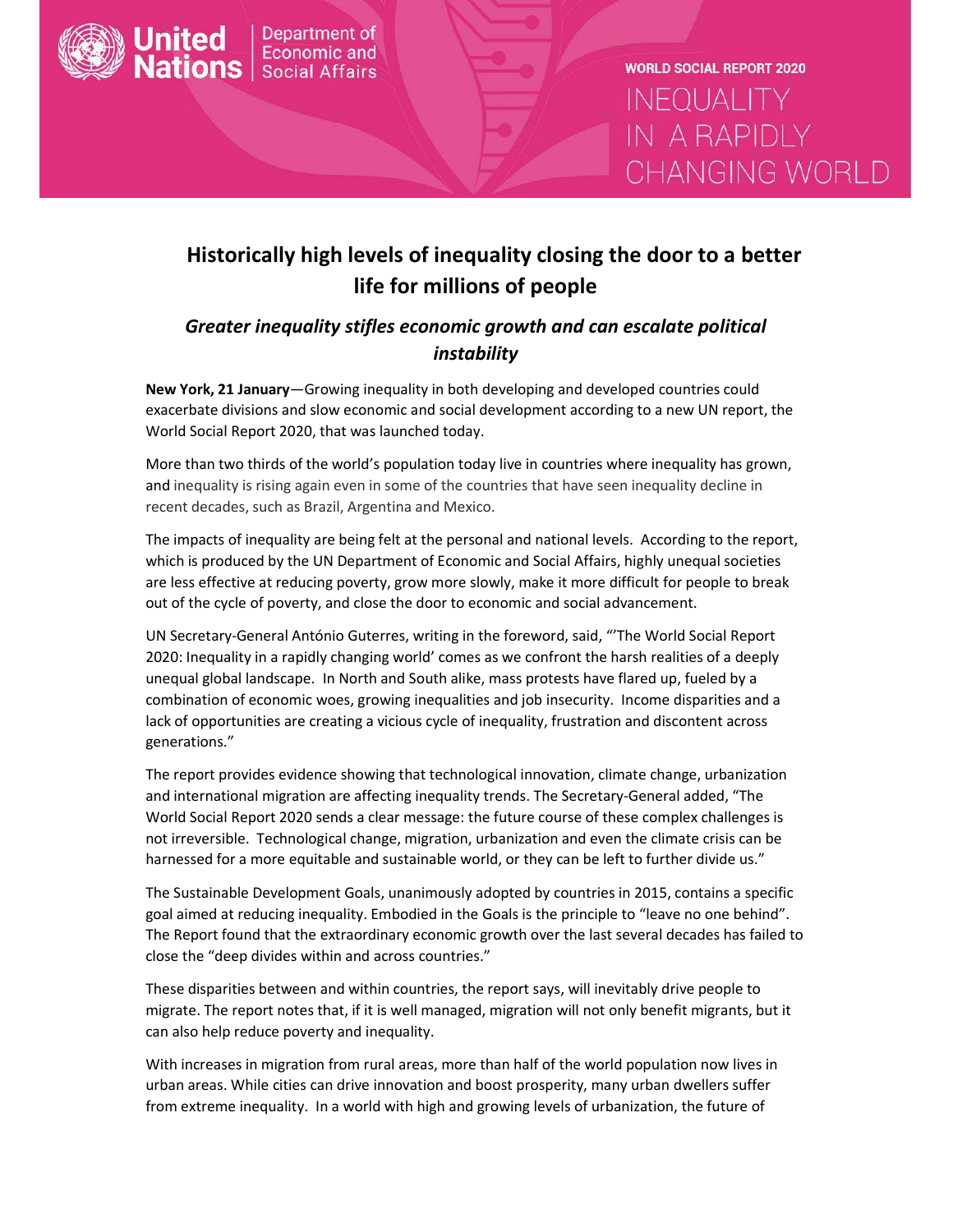inequality largely depends on what happens in cities and the advantages that cities bring may not be sustained if high urban inequalities are not reduced.

#### **Inequality erodes trust in government**

The report found that inequalities concentrate political influence among those who are already better off, which tends to preserve or even widen opportunity gaps. "Growing political influence among the more fortunate erodes trust in the ability of Governments to address the needs of the majority."

Even in countries that have fully recovered from the 2008 financial and economic crisis, popular discontent remains high.

The growing inequalities are benefitting the wealthiest. Top income tax rates have declined in both developed and developing countries, making tax systems less progressive. In developed countries, the top income tax rates fell from 66 percent in 1981 to 43 percent in 2018.

And in developing countries, children in the poorest households—and those from the most disadvantaged ethnic groups—have experienced slower progress in secondary school attendance than those from wealthier families, who are increasingly sending their children to better quality schools. Disparities and disadvantages in health and education are being transmitted from one generation to the next.

#### **Climate change exacerbating inequalities**

Emissions are increasing, global temperatures are rising, but the impacts of climate change are not being felt uniformly around the world, with the countries in the tropics being among the most adversely affected. According to the report, climate change has made the world's poorest countries poorer, and if left unaddressed, it could cause millions of people to fall into poverty during the next ten years. Climate change is also making things worse for the next generation, with the impacts likely to reduce job opportunities, especially in the hardest hit countries.

The report warns that, just as climate change can increase inequality, so can the policies designed to counter its effects. As countries take climate action, it will be important to protect low-income households.

#### **Technology creating winners and losers**

The rapid and revolutionary technological breakthroughs in recent decades have been a boon to skilled workers and workers who can upgrade their skills. But it has also taken a toll on low-skilled and medium-skilled workers in routine-intensive labor, whose jobs are increasingly being phased out or lost as technologies are being captured by a small number of dominant companies.

While new technologies such as digital innovation and artificial intelligence open up vast new opportunities for employment and engagement, the Report found that their potential to promote sustainable development can only be realized if everyone has access to them, which is not happening, creating new "digital divides." About 87 per cent of people in developed countries have internet access, compared to 19 per cent in developing countries.

Technological advances can exacerbate inequalities, by giving an edge to those with early access to those technologies and can widen gaps in education if they disproportionately help the children of the wealthiest.